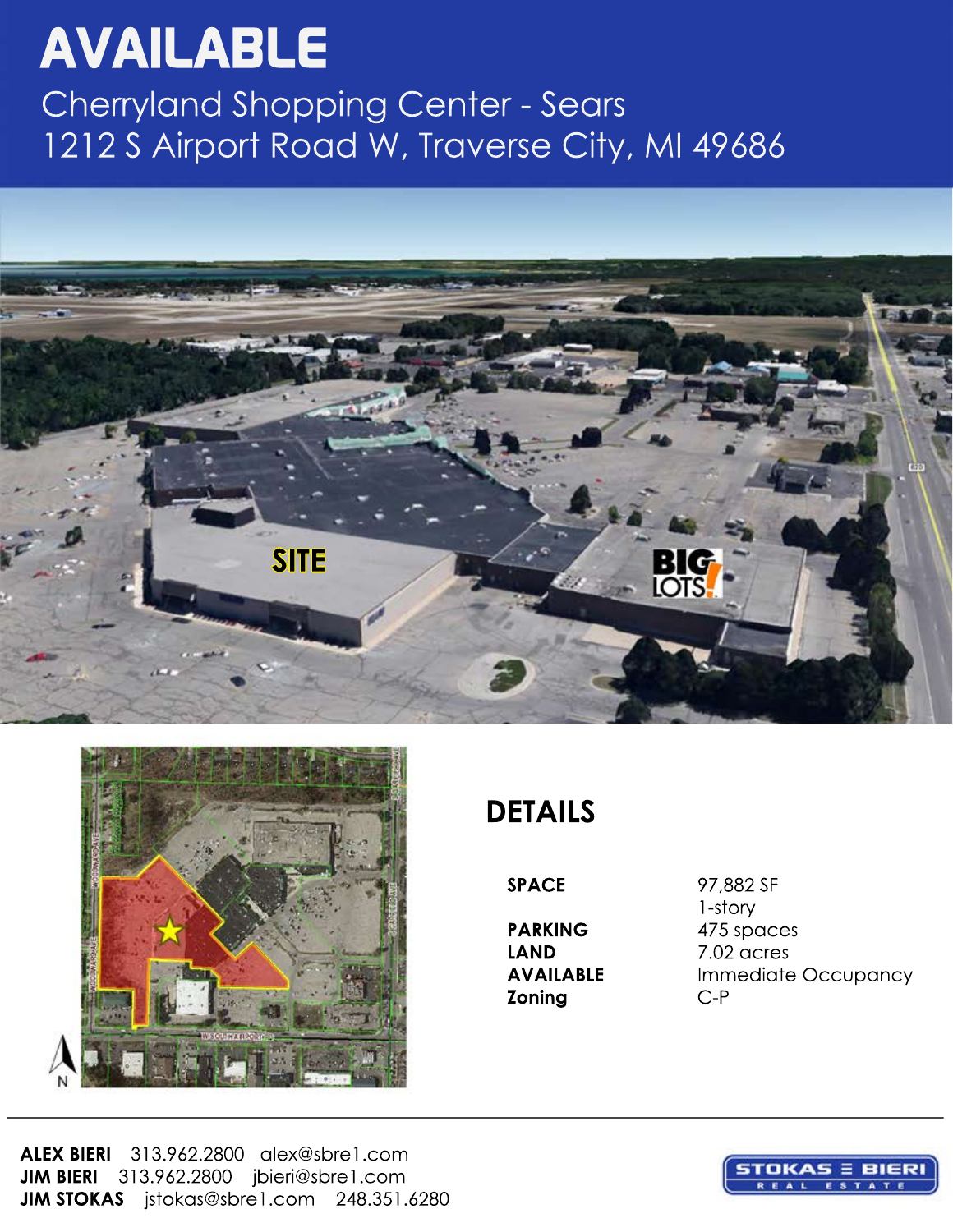#### **AVAILABLE**

Cherryland Shopping Center - Former Sears 1212 S Airport Road W, Traverse City, MI 49686



#### **SITE INFO**

The Cherryland Shopping Center is located directly west of the Cherry Capital Airport and less than 2 miles from Grand Traverse Bay. The whole shopping center presents a good opportunity for redevelopment and is anchored by a Big Lots. Surrounding retail sites include a Game Stop, Art Van Furniture and Gordon Food Service.

**ALEX BIERI** 313.962.2800 alex@sbre1.com **JIM BIERI** 313.962.2800 jbieri@sbre1.com **JIM STOKAS** jstokas@sbre1.com 248.351.6280

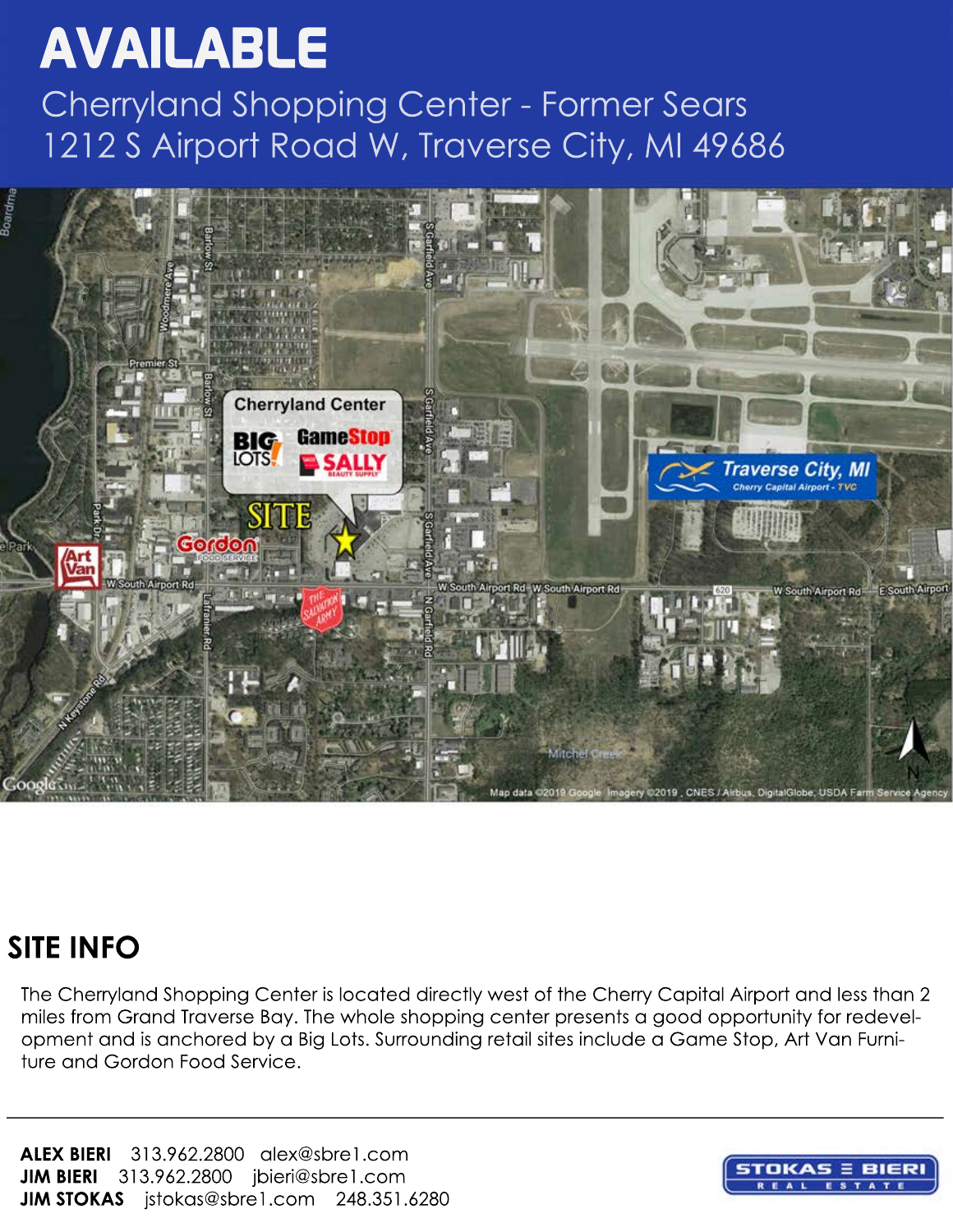## available

Cherryland Shopping Center - Former Sears 1212 S Airport Road W, Traverse City, MI 49686



| Area Demographics          | 1 Mile   | 3 Miles  | 5 Miles  |
|----------------------------|----------|----------|----------|
| Est Population (2019)      | 5,889    | 28,105   | 47,428   |
| Average HH Income          | \$43,885 | \$63,823 | \$74,416 |
| <b>Total Housing Units</b> | 3,120    | 14,548   | 23,315   |
| Median Age                 | 43.2     | 44.7     | 44.4     |

| Area Demographics     | 1 Mile   | 3 Miles  | 5 Miles  | Daytime Demographics    | 1 Mile | 3 Miles |  |
|-----------------------|----------|----------|----------|-------------------------|--------|---------|--|
| Est Population (2019) | 5,889    | 28,105   | 47,428   | <b>Total Businesses</b> | 818    | 4,347   |  |
| Average HH Income     | \$43,885 | \$63,823 | \$74,416 | Daytime Population      | 10,223 | 65,917  |  |

**ALEX BIERI** 313.962.2800 alex@sbre1.com **JIM BIERI** 313.962.2800 jbieri@sbre1.com **JIM STOKAS** jstokas@sbre1.com 248.351.6280